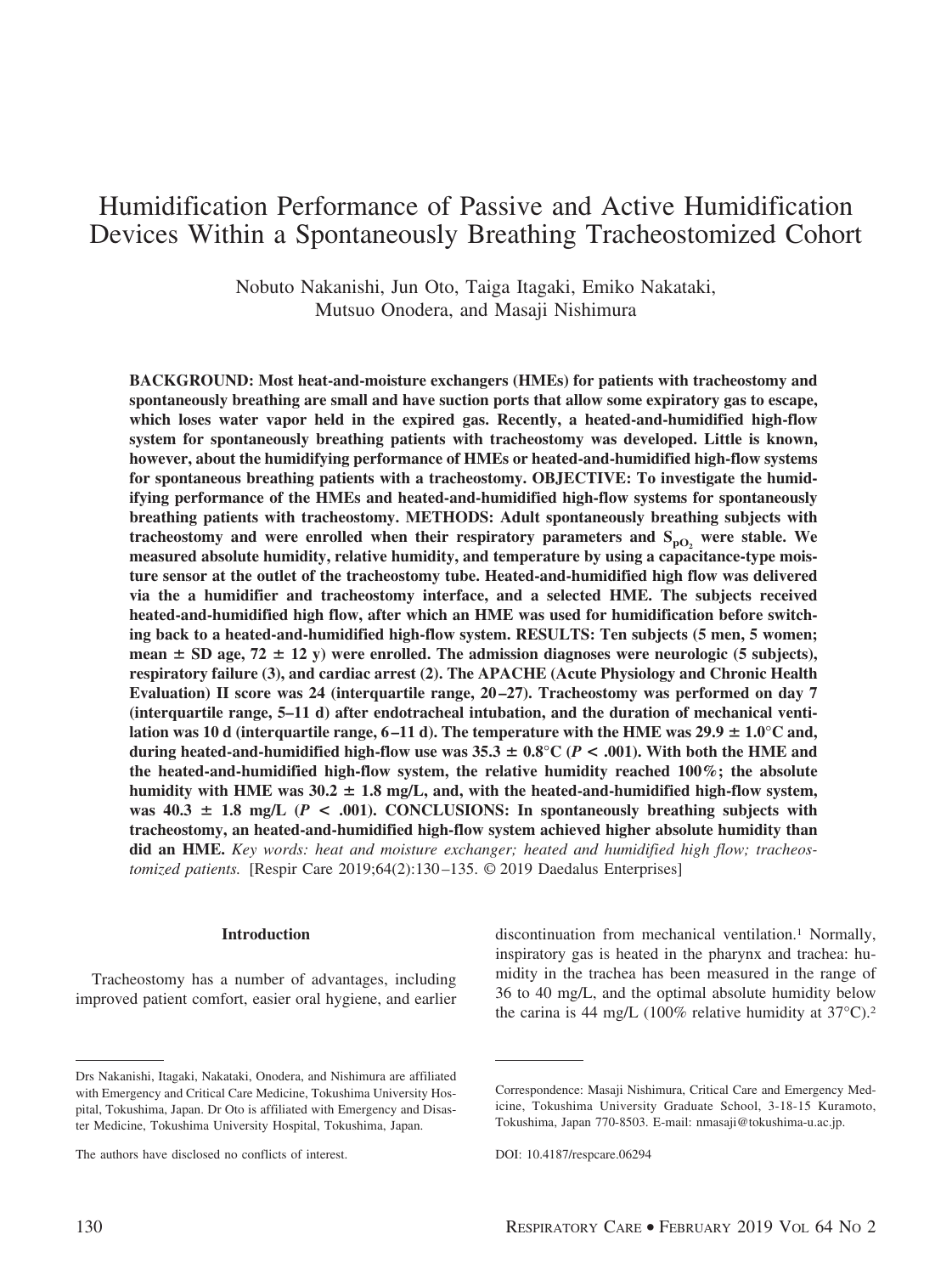Because the upper airway is bypassed in patients who have a tracheostomy, warming and humidification of inspired gases are often inadequate. To prevent destruction of airway epithelium, inadequate airway secretion, and airway

SEE THE RELATED EDITORIAL ON PAGE 233

obstruction, humidification is necessary.2 For mechanically ventilated patients, the American Association for Respiratory Care recommends that absolute humidity of passive humidification be  $>$ 30 mg/L and the absolute humidity of active humidification be between 33 and 44 mg/L.3 The optimal humidity spontaneously breathing for patients with tracheostomy remains unclear.

Humidifying devices are used to compensate for the bypassed functions of the upper airway. Heated humidifiers and heat-and-moisture exchangers (HMEs) are commonly used for patients on mechanical ventilation. When reporting the results of a recent bench study, Chikata et al4 found that a heated-and-humidified high-flow system achieved better humidification than did an HME. Little is known, however, about performance of heated-andhumidified high-flow and HME in spontaneous breathing of patients with tracheostomy. We, therefore, carried out a crossover study to investigate the humidification performance of an HME and a heated-and-humidified highflow system in spontaneously breathing tracheostomized subjects.

### **Methods**

# **Study Design and Settings**

We conducted a crossover study at Tokushima University Hospital. This study was approved by the clinical research ethics committee (approval 2033). At enrollment, written informed consent was obtained from the subjects or their legal representative.

# **Study Population**

Adult spontaneously breathing subjects with tracheostomy without ventilatory support were consecutively enrolled. We excluded patients with the following: age 18 y old; copious secretions that caused expulsion difficulties; severe respiratory or hemodynamic instability; had a requirement for  $>$ 1 L/min of oxygen or  $F_{IO_2}$   $>$ 0.25.

# **Study Protocol**

This study was undertaken to compare the performance of an HME (Trach-Vent+, Gibeck, Sweden; in the man-

# **QUICK LOOK**

# **Current knowledge**

Humidification for spontaneously breathing patients with tracheostomy is often poor. Heat-and-moisture exchangers (HMEs) are small and light but do not necessarily supply sufficient water vapor, especially when used with oxygen. Recently, a heated-and-humidified high-flow system for spontaneously breathing patients with tracheostomy was developed.

# **What this paper contributes to our knowledge**

Inspiratory gas humidity was measured with an HME and a heated-and-humidified high-flow system in spontaneously breathing subjects with a tracheostomy. The heated-and-humidified high-flow system delivered higher humidity than the HME. In the present study, both the HME and heated-and-humidified high-flow system supplied absolute humidity at least higher than the American Association for Respiratory Care recommendations.

ufacturer's specifications: absolute humidity, 27.0 mg/L; dead space, 10 mL) and a heated-and-humidified highflow device (MR850 and Optiflow tracheostomy interface, Fisher and Paykel Healthcare, Auckland, New Zealand) in spontaneously breathing subjects with tracheostomy. The HME was used with room air only or with added low-flow oxygen (1 L/min). A heated-and-humidified high-flow system delivers 40 L/min flow at  $F_{IO}$  of 0.21 or 0.25. The heated humidifier system was set to deliver gas at a water chamber temperature of 37°C and end-inspiratory circuit temperature at 40°C. To lessen the time-series bias, the protocol for each subject comprised 3 phases, each lasted 60 min, in the following order: heated-and-humidified high flow, HME, and heated-and-humidified high flow (Fig. 1).

After each period, we measured the temperature and relative humidity of inspired gas by using a capacitancetype moisture sensor (Moiscope, Senko Medical, Tokyo, Japan) (response time, 3 s in the range of 40–100%) that was calibrated by using a cooler-heater water source (HHC-51, Senkoika, Tokyo, Japan). One-way valves prevented mixing of inspired and expired gases (Fig. 2). All signals from the hygrometer led to an analog-digital converter and were recorded at 50 Hz/channel with data-acquisition software (Windaq, Dataq Instruments, Akron, Ohio). Before taking internal measurements, we recorded the ambient temperature and humidity readings for 20 s. Once stabilized values were obtained for each parameter, inspired gas measurements were recorded for 1 min. Absolute humidity was calculated from the corresponding temperature and relative humidity.<sup>5</sup> At the end of each phase, we col-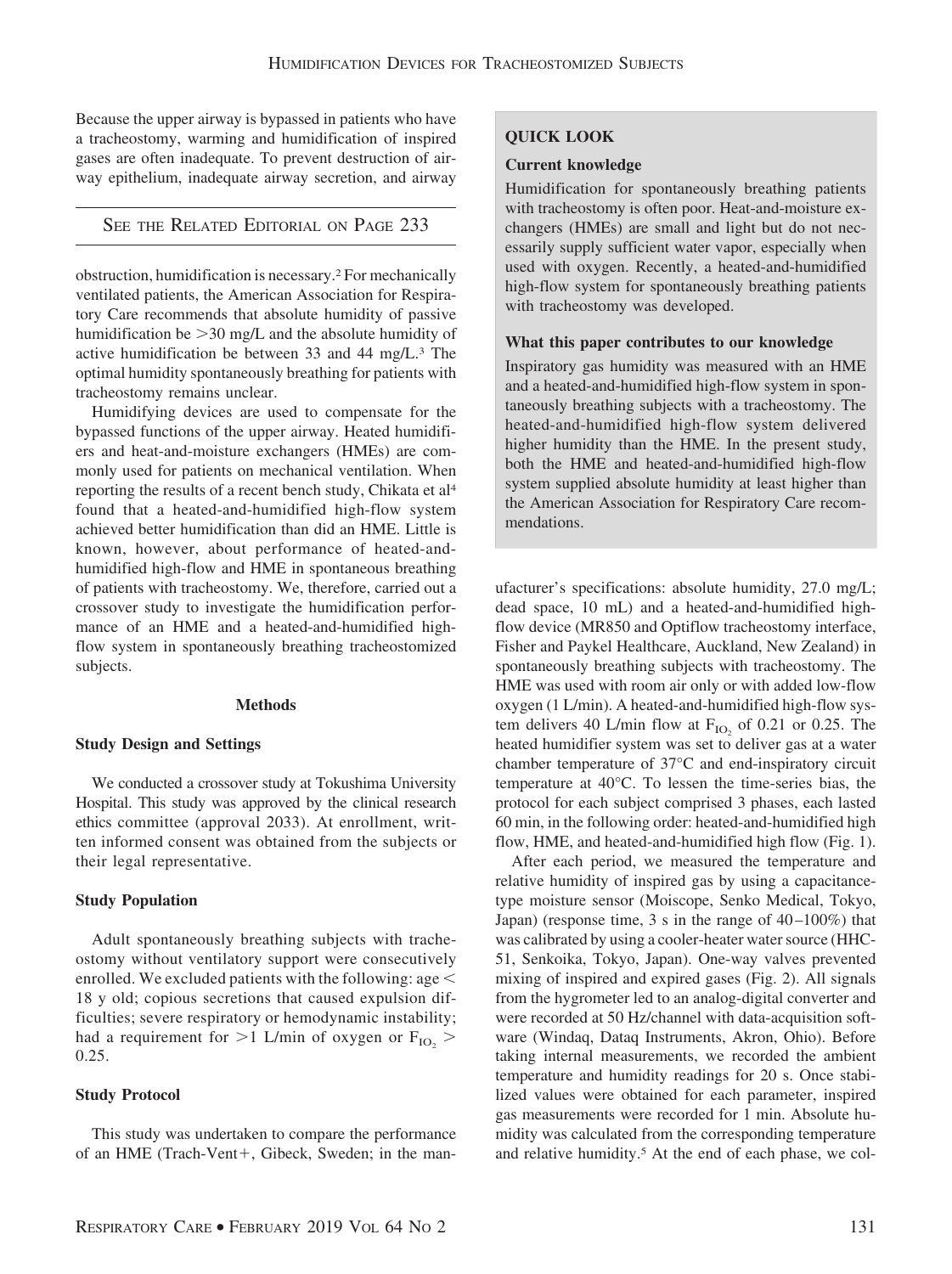

Fig. 1. Time course of measurements. Subjects received heated and humidified high-flow (HHHF), after which a heat-and-moisture exchanger (HME) was used for humidification before switching back to HHHF system.



Fig. 2. We measured the temperature and relative humidity of inspired gas by using a capacitance-type moisture sensor. One-way valves prevented mixing of inspired and expired gases. All signals from the hygrometer were sent to an analog-digital converter and recorded at 50 Hz/channel with data-acquisition software. HME = heat-and-moisture exchanger, HHHF = heated and humidified high-flow.

lected readings for breathing frequency,  $S_{pQ_2}$ , and hemodynamics (heart rate, systolic blood pressure, and mean blood pressure), and, for 1 min, measured tidal volume  $(V_T)$  and end-tidal carbon dioxide  $(P_{ETCO_2})$  by using an S/5 Aespire (Dtex-Ohmeda, Helsinki, Finland).

## **Statistical Analyses**

Normally distributed data are shown as mean  $\pm$  SD, whereas non-normally distributed data are presented as median (interquartile range [IQR]). We compared variables obtained during each study phase by using 1-way analysis of variance for repeated measures or the Friedman test. Post hoc correction for multiple comparisons was performed with the Dunnett comparison. Data analysis was conducted by using JMP statistical software version 13.1.0 (SAS Institute, Cary, North Carolina). All statistical tests were 2-tailed, and the chosen type-1 error rate was  $P < .05$ .

#### **Results**

We enrolled 10 subjects (5 men, 5 women; mean  $\pm$  SD age,  $72 \pm 12$  y). The admission diagnoses were neurologic (5 subjects), respiratory failure (3 subjects), and after cardiac arrest (2 subjects). The APACHE (Acute Physiology and Chronic Health Evaluation) II score was 24 (IQR, 20–27). All the subjects required mechanical ventilation before tracheostomy. Tracheostomy was performed at day 7 (IQR, 5–11 d) after endotracheal intubation, and the total duration of mechanical ventilation was 10 (IQR, 6–11) d. Six subjects did not require oxygen, and 4 required 1 L/min of oxygen at  $F_{IO}$  of 0.25. The demographic data are presented in Table 1.

No statistically significant differences were observed in ambient conditions (Table 2). Temperature with the phase 1 heated-and-humidified high flow system, phase 2 HME, and phase 3 heated-and-humidified high-flow system were  $35.3 \pm 0.8$ °C, 29.9  $\pm$  1.0°C, and 35.5  $\pm$  0.8°C, respectively ( $P < .001$ ). Relative humidity reached 100% with both the HME and during heated-and-humidified high flow  $(P = .39)$ . The mean  $\pm$  SD absolute humidity with the HME was  $30.2 \pm 1.8$  mg/L and, with heated-and-humidified high-flow, was  $40.3 \pm 1.8$  mg/L (1st phase) and 40.6  $\pm$  1.7 mg/L (2nd phase) ( $P < .001$ ) (Fig. 3).

In phase 1 heated-and-humidified high flow, phase 2 HME, and phase 3 heated-and-humidified high flow,  $P_{ETCO}$ . was  $34.4 \pm 3.7$  mm Hg,  $35.9 \pm 3.9$  mm Hg, and  $34.2 \pm 3.7$  mm Hg, mean  $\pm$  SD respectively ( $P = .01$ ), and, for minute ventilation, was  $6.2 \pm 1.4$  L/min, 7.3  $\pm$  1.4 L/min, and 6.0  $\pm$  1.2 L/min, mean  $\pm$  SD respectively ( $P = .02$ ). Heart rate, blood pressure, and S<sub>pO<sub>2</sub></sub>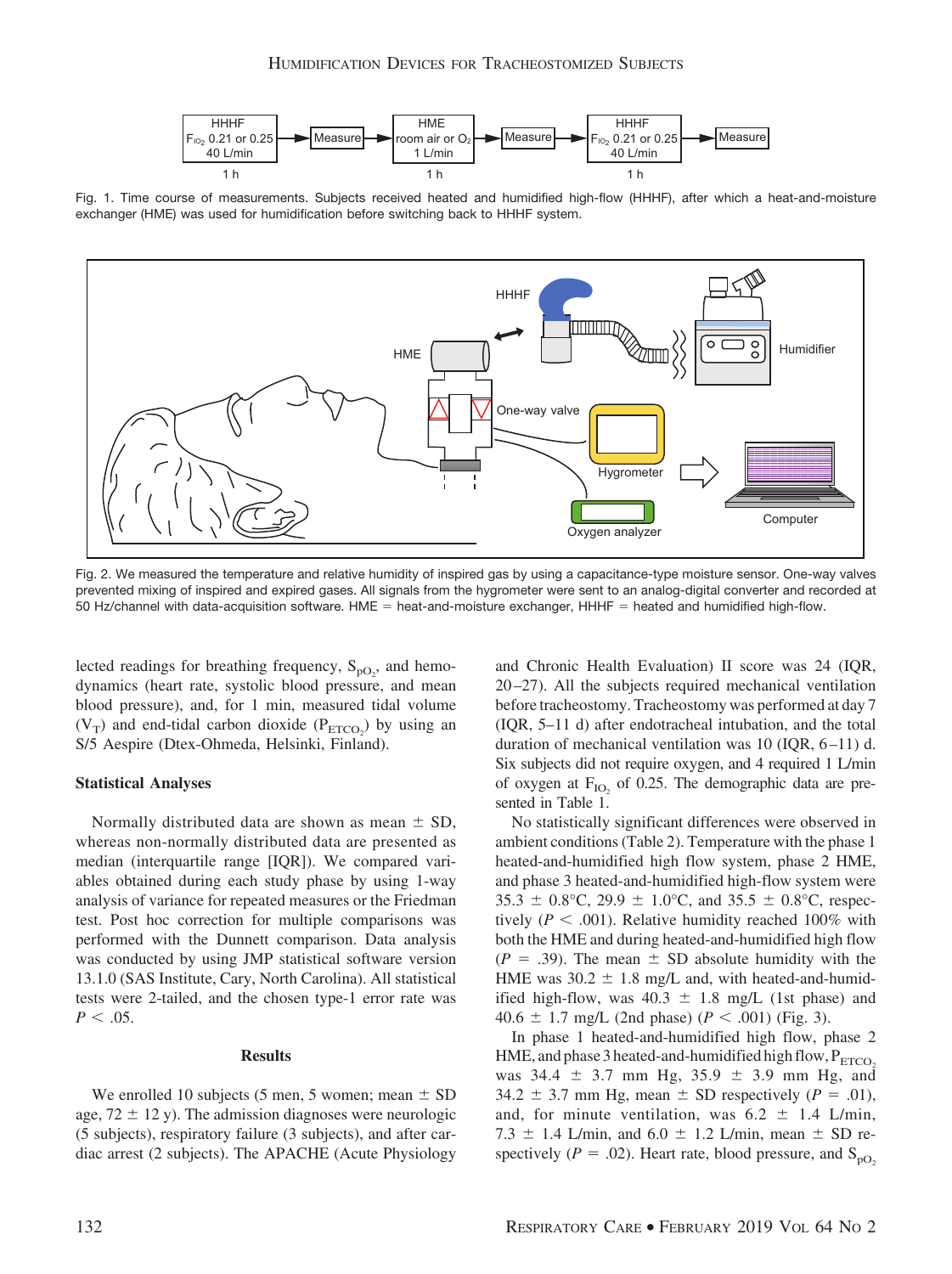Table 1. Subjects' Characteristics

| Variable                                           | Result            |
|----------------------------------------------------|-------------------|
| Age, mean $\pm$ SD y                               | $72 \pm 12$       |
| Men/women                                          | 5/5               |
| Body mass index, median (IQR) $\text{kg/m}^2$      | $21.5(20.0-24.2)$ |
| APACHE II score, median (IQR)                      | $24(20-27)$       |
| Day of tracheostomy, median (IQR) d                | $7(5-11)$         |
| Duration of mechanical ventilation, median (IQR) d | $10(6-11)$        |
| ICU length of stay, median (IQR) d                 | $11(10-23)$       |
| ICU admission category, $n$                        |                   |
| Neurologic                                         | 5                 |
| Respiratory failure                                | 3                 |
| Cardiac arrest                                     | $\mathfrak{D}$    |
| Body temperature, mean $\pm$ SD $^{\circ}$ C       | $37.4 \pm 0.7$    |
| $F_{IO}$ , 0.21/ $F_{IO}$ , 0.25                   | 6/4               |

 $N = 10$ .

 $IOR = interquartile range$ 

APACHE = Acute Physiology and Chronic Health Evaluation II

remained stable across the phases, and the percentage difference of  $V_T$  and breathing frequency were close to 5%.

#### **Discussion**

In this study, we compared the humidification performance of an HME and a heated-and-humidified high-flow device in spontaneously breathing subjects with tracheostomy, and found that the absolute humidity was higher during heated-and-humidified high flow. Because the heated-and-humidified high flow system delivered  $>$ 33 mg/L and the HME delivered  $>$ 30 mg/L, both systems satisfied the American Association for Respiratory Care minimum humidification requirements for patients on mechanical ventilation.3

However, the International Organization for Standardization 81856 recommends an absolute humidity of >33 mg/L, which is also what Williams et al<sup>2</sup> considered the minimum acceptable level of humidity for inspired gases. When comparing 11 HMEs in a bench study, Chikata et al<sup>4</sup> found the highest absolute humidity was  $30.7$  mg/L with Trach-vent+. After measuring the absolute humidity of 48 HMEs used in mechanical ventilation, Lellouche et al<sup>7</sup> reported the average absolute humidity as  $27.5 \pm 4.4$  mg/L, and the highest as  $31.9 \pm 0.6$  mg/L. Our current findings with the subjects with tracheostomy showed an HME that delivered comparable levels of absolute humidity as in these bench studies.<sup>4,7</sup>

In the present study, absolute humidity with the heatedand-humidified high-flow system was higher than in our previous bench study.4 Four factors may account for the discrepant results. In the bench study, the Airvo 2 delivered  $37.7 \text{ mg/L}$  of absolute humidity,<sup>4</sup> but the absolute humidity in our subjects was  $40.3 \pm 1.8$  mg/L, mean  $\pm$ SD. This higher inspiratory absolute humidity may have resulted from the adaptability of subjects' breathing patterns. Humidification performance varies according to  $V_T$ and breathing frequency. Low  $V_T$  and, possibly, high breathing frequency increase absolute humidity.4 We found a lower  $V_T$  (248 vs 300–500 mL) and higher breathing frequency (24  $\pm$  6 vs 10–20 breaths/min) than in our bench study.4 The results may also differ owing to the use of 1-way valves to separate expiratory gas; however, we could not completely exclude the possibility of overestimation owing to admixture of water vapor from expired gases.

As discussed previously, it is difficult to measure humidification correctly.8 In addition, the environmental conditions differed. At  $\leq 100\%$  relative humidity, absolute humidity is dependent on inspiratory gas temperature. The Optiflow tracheostomy interface connected to the tracheostomy tube was exposed to the ambient temperature, and incoming heated air was cooled at the airway opening of the tracheal tube.<sup>9</sup> In the study by Chikata et al,<sup>10</sup> room temperature was lower than in the ICU (24.0 $\degree$ C vs 25.0 $\degree$ C), which possibly resulted in more heat loss. Finally, heatedand-humidified high-flow devices are different. Although the mechanisms are not disclosed, the MR850 humidifier and Airvo 2 have different temperature-control mechanisms; in practice, the Airvo 2 provides better humidification than did the MR850 humidifier.

Several mechanisms may account for the beneficial effects of heated-and-humidified high-flow therapy, such as lower  $P_{ETCO_2}$  and minute ventilation, reductions that might result from decreased lung dead space and better  $CO<sub>2</sub>$ washout. Breathing frequency and  $V_T$  slightly decreased without statistical significance ( $P = .06$  and .08, respectively), which possibly indicated a little less work of breathing. There also are anatomic differences in the way the gas is delivered by the heated-and-humidified high-flow system and high-flow nasal cannula, which encroach on nasopharyngeal dead space. Heated-and-humidified highflow system supports ventilation directly at the tracheal airway opening, and such proximity to the lung may enable more-effective lung inflation and escape of gas. However, the current investigation was not designed to investigate these effects, and the mechanisms have yet to be resolved.

The cost of the heated-and-humidified high-flow system and the HME should be taken into account. The cost of HMEs is approximately \$2, and it needs to be changed every 48 h.11 However, the cost of a heated-and-humidified high-flow system is higher than an HME because high-flow systems need a tracheostomy interface, heated wire circuit, distilled water, and high-flow oxygen.<sup>11</sup> However, for patients who are critically ill, the heated-andhumidified high-flow system is justified because it reduces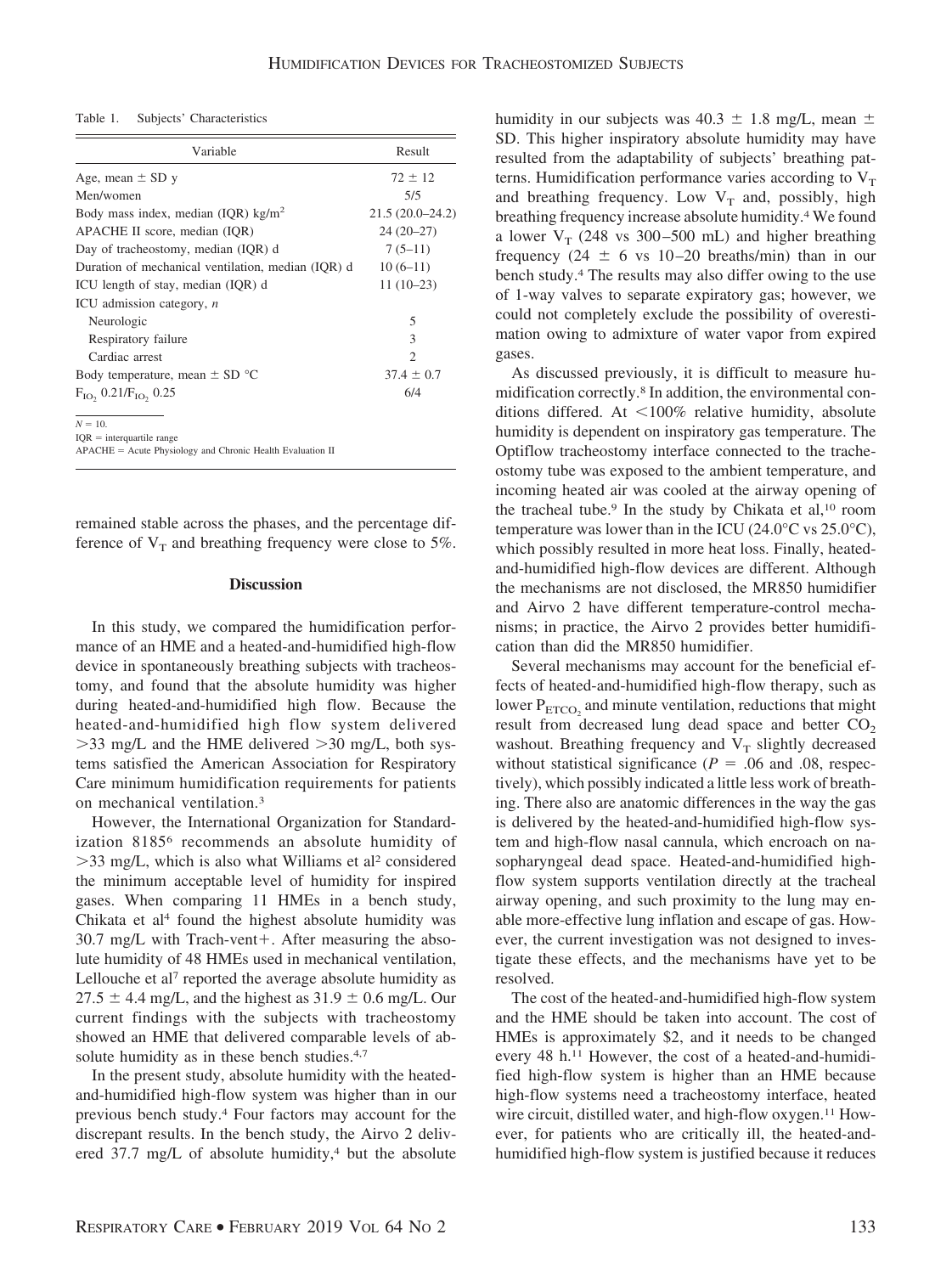#### Table 2. Effects of HME and HHHF

| Variable                                                                                                                                                                                                                                                                                                      | HHHF (1st phase)    | <b>HME</b>          | HHHF (2nd phase)    | $\boldsymbol{P}$ |
|---------------------------------------------------------------------------------------------------------------------------------------------------------------------------------------------------------------------------------------------------------------------------------------------------------------|---------------------|---------------------|---------------------|------------------|
| Ambient condition                                                                                                                                                                                                                                                                                             |                     |                     |                     |                  |
| Room temperature, median (IQR) °C                                                                                                                                                                                                                                                                             | $25.0(24.6 - 26.0)$ | $24.9(24.7-26.0)$   | $25.0(24.6-26.1)$   | .57              |
| Relative humidity, median (IQR) %                                                                                                                                                                                                                                                                             | $32.5(13.8 - 48.7)$ | $31.6(12.9 - 48.5)$ | $31.1(12.5 - 47.8)$ | .50              |
| Absolute humidity, median (IQR) mg/L                                                                                                                                                                                                                                                                          | $7.7(3.2 - 11.3)$   | $7.6(3.0-11.5)$     | $7.4(2.8-11.4)$     | .86              |
| Subject data                                                                                                                                                                                                                                                                                                  |                     |                     |                     |                  |
| Temperature, mean $\pm$ SD $^{\circ}$ C                                                                                                                                                                                                                                                                       | $35.3 \pm 0.8$      | $29.9 \pm 1.0$      | $35.5 \pm 0.8$      | < 0.001          |
| Relative humidity, median (IQR) %                                                                                                                                                                                                                                                                             | $100(100-100)$      | $100(100-100)$      | $100(100-100)$      | .39              |
| Absolute humidity, mean $\pm$ SD mg/L                                                                                                                                                                                                                                                                         | $40.3 \pm 1.8$      | $30.2 \pm 1.8$      | $40.6 \pm 1.7$      | < 0.001          |
| $P_{ETCO_2}$ , mean $\pm$ SD mm Hg                                                                                                                                                                                                                                                                            | $34.4 \pm 3.7$      | $35.9 \pm 3.9$      | $34.2 \pm 3.7$      | .01              |
| $V_T$ , median (IQR) mL                                                                                                                                                                                                                                                                                       | 248 (227-276)       | 272 (244-333)       | 237 (228-283)       | .064             |
| Frequency, mean $\pm$ SD breaths/min                                                                                                                                                                                                                                                                          | $24 \pm 6$          | $26 \pm 5$          | $25 \pm 7$          | .08              |
| $V_{\rm E}$ , mean $\pm$ SD L/min                                                                                                                                                                                                                                                                             | $6.2 \pm 1.4$       | $7.3 \pm 1.4$       | $6.0 \pm 1.2$       | .02              |
| $S_{pQ_2}$ , mean $\pm$ SD %                                                                                                                                                                                                                                                                                  | $96 \pm 2$          | $96 \pm 1$          | $96 \pm 1$          | .43              |
| HR, mean $\pm$ SD beats/min                                                                                                                                                                                                                                                                                   | $85 \pm 16$         | $87 \pm 13$         | $85 \pm 14$         | .14              |
| SBP, mean ± SD mm Hg                                                                                                                                                                                                                                                                                          | $133 \pm 21$        | $126 \pm 21$        | $130 \pm 27$        | .58              |
| MBP, mean $\pm$ SD mm Hg                                                                                                                                                                                                                                                                                      | $90 \pm 11$         | $87 \pm 11$         | $88 \pm 15$         | .90              |
| Post hoc Dunnett test vs HME.<br>$HME = heat-and-moisture exchanger$<br>$HHHF = heated-and-humidified high flow$<br>$P_{ETCO2}$ = end-tidal carbon dioxide<br>$V_T$ = tidal volume<br>$\dot{V}_E$ = minute ventilation<br>$HR = heart$ rate<br>$SBP = systolic blood pressure$<br>$MBP$ = mean blood pressure |                     |                     |                     |                  |



Fig. 3. Absolute humidity during each period. Both devices supplied -30 mg/L of vapor, whereas the HHHF system supplied higher vapor. HHHF = heated and humidified high-flow, HHHF1 = HHHF (1st phase), HHHF2 = HHHF (2nd phase), HME = heatand-moisture exchanger.

complications related to inadequate humidity and the risk of re-intubation.12

In spontaneously breathing subjects with tracheostomy the absolute humidity was higher during heated-and-humidified high flow than with the HME. Humidification is needed in all patients who are critically ill and receiving ventilator support. Even so, the clinical benefits of different methods are still far from being demonstrated and remain to be elucidated. To avoid serious complications related to breathing dry gases, humidifiers should be chosen to provide adequate performance according to clinical conditions.

### **Limitations**

Our study had several limitations. First of all, the sample size was small. Moreover, all the subjects had a stable respiratory status, and 4 of 10 subjects needed only lowflow oxygen. The absolute humidity would be lower in patients with high  $V_T$  and high inspiratory flow. Our test protocols were also brief. When evaluating the humidifying performance of an HME and a heated-and-humidified high-flow system for spontaneously breathing subjects with tracheostomy, we found higher absolute humidity during heated-and-humidified high flow.

#### **REFERENCES**

1. Cheung NH, Napolitano LM. Tracheostomy: epidemiology, indications, timing, technique, and outcomes. Respir Care 2014;59(6):895- 915; discussion 916-919.